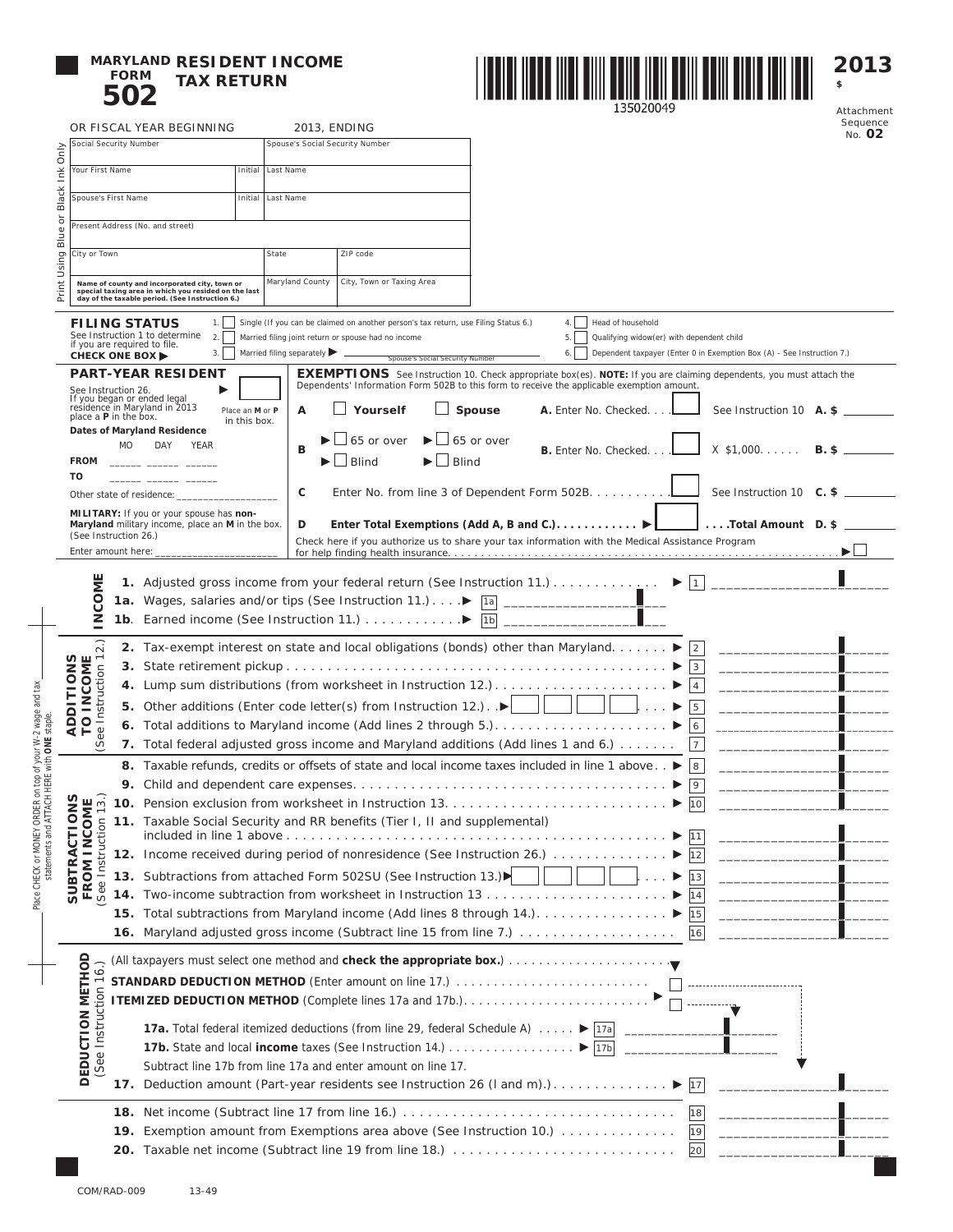|             | <b>MARYLAND RESIDENT INCOME</b> |
|-------------|---------------------------------|
| <b>FORM</b> | <b>TAX RETURN</b>               |
| 502         |                                 |
| 2012        |                                 |



Page 2

| 2013                                                                                                                                                                                                                                                                                                                                                                                                                                                            |                    |                                             |                                                                                                                                                                                                |
|-----------------------------------------------------------------------------------------------------------------------------------------------------------------------------------------------------------------------------------------------------------------------------------------------------------------------------------------------------------------------------------------------------------------------------------------------------------------|--------------------|---------------------------------------------|------------------------------------------------------------------------------------------------------------------------------------------------------------------------------------------------|
| NAME                                                                                                                                                                                                                                                                                                                                                                                                                                                            | SSN                |                                             |                                                                                                                                                                                                |
| <b>MARYLAND TAX COMPUTATION</b>                                                                                                                                                                                                                                                                                                                                                                                                                                 |                    |                                             |                                                                                                                                                                                                |
| 21. Amount from line 20 (taxable net income) GO TO TAX TABLE in the Resident instructions. Enter the tax on line 22. . 21                                                                                                                                                                                                                                                                                                                                       |                    |                                             |                                                                                                                                                                                                |
|                                                                                                                                                                                                                                                                                                                                                                                                                                                                 |                    |                                             |                                                                                                                                                                                                |
|                                                                                                                                                                                                                                                                                                                                                                                                                                                                 |                    |                                             |                                                                                                                                                                                                |
|                                                                                                                                                                                                                                                                                                                                                                                                                                                                 |                    |                                             |                                                                                                                                                                                                |
| 25. Other income tax credits for individuals from Part H, line 8 of Form 502CR (Attach Form 502CR.). 25                                                                                                                                                                                                                                                                                                                                                         |                    |                                             |                                                                                                                                                                                                |
|                                                                                                                                                                                                                                                                                                                                                                                                                                                                 |                    |                                             |                                                                                                                                                                                                |
|                                                                                                                                                                                                                                                                                                                                                                                                                                                                 |                    |                                             |                                                                                                                                                                                                |
|                                                                                                                                                                                                                                                                                                                                                                                                                                                                 |                    |                                             |                                                                                                                                                                                                |
|                                                                                                                                                                                                                                                                                                                                                                                                                                                                 |                    |                                             |                                                                                                                                                                                                |
| <b>LOCAL TAX COMPUTATION</b>                                                                                                                                                                                                                                                                                                                                                                                                                                    |                    |                                             |                                                                                                                                                                                                |
| 29. Local tax (See Instruction 19 for tax rates and worksheet.) Multiply line 21                                                                                                                                                                                                                                                                                                                                                                                |                    |                                             |                                                                                                                                                                                                |
| 30. Local earned income credit (from Local Earned Income Credit Worksheet in Instruction 19.) 30                                                                                                                                                                                                                                                                                                                                                                |                    |                                             |                                                                                                                                                                                                |
|                                                                                                                                                                                                                                                                                                                                                                                                                                                                 |                    |                                             |                                                                                                                                                                                                |
|                                                                                                                                                                                                                                                                                                                                                                                                                                                                 |                    |                                             |                                                                                                                                                                                                |
|                                                                                                                                                                                                                                                                                                                                                                                                                                                                 |                    |                                             |                                                                                                                                                                                                |
|                                                                                                                                                                                                                                                                                                                                                                                                                                                                 |                    |                                             |                                                                                                                                                                                                |
|                                                                                                                                                                                                                                                                                                                                                                                                                                                                 |                    |                                             |                                                                                                                                                                                                |
|                                                                                                                                                                                                                                                                                                                                                                                                                                                                 |                    |                                             |                                                                                                                                                                                                |
|                                                                                                                                                                                                                                                                                                                                                                                                                                                                 |                    |                                             |                                                                                                                                                                                                |
|                                                                                                                                                                                                                                                                                                                                                                                                                                                                 |                    |                                             |                                                                                                                                                                                                |
|                                                                                                                                                                                                                                                                                                                                                                                                                                                                 |                    |                                             |                                                                                                                                                                                                |
| 39. Total Maryland and local tax withheld (Enter total from your W-2 and 1099 forms if MD tax is                                                                                                                                                                                                                                                                                                                                                                |                    |                                             |                                                                                                                                                                                                |
| 40. 2013 estimated tax payments, amount applied from 2012 return, payment made                                                                                                                                                                                                                                                                                                                                                                                  |                    |                                             |                                                                                                                                                                                                |
|                                                                                                                                                                                                                                                                                                                                                                                                                                                                 |                    |                                             |                                                                                                                                                                                                |
| 42. Refundable income tax credits from Part I, line 6 of Form 502CR (Attach Form 502CR. See Instruction 21.) 42                                                                                                                                                                                                                                                                                                                                                 |                    |                                             |                                                                                                                                                                                                |
|                                                                                                                                                                                                                                                                                                                                                                                                                                                                 |                    |                                             |                                                                                                                                                                                                |
|                                                                                                                                                                                                                                                                                                                                                                                                                                                                 |                    |                                             |                                                                                                                                                                                                |
|                                                                                                                                                                                                                                                                                                                                                                                                                                                                 |                    |                                             |                                                                                                                                                                                                |
|                                                                                                                                                                                                                                                                                                                                                                                                                                                                 |                    |                                             |                                                                                                                                                                                                |
| 46. Amount of overpayment TO BE APPLIED TO 2014 ESTIMATED TAX. $\sqrt{\frac{46}{-}}$                                                                                                                                                                                                                                                                                                                                                                            |                    |                                             |                                                                                                                                                                                                |
| 47. Amount of overpayment TO BE REFUNDED TO YOU                                                                                                                                                                                                                                                                                                                                                                                                                 |                    |                                             |                                                                                                                                                                                                |
|                                                                                                                                                                                                                                                                                                                                                                                                                                                                 |                    | <b>REFUND</b>                               |                                                                                                                                                                                                |
| 48. Interest charges from Form 502UP                                                                                                                                                                                                                                                                                                                                                                                                                            | or for late filing | (See Instruction 22.) Total $\therefore$ 48 |                                                                                                                                                                                                |
| 49. TOTAL AMOUNT DUE (Add lines 44 and 48.) IF \$1 OR MORE, PAY IN FULL WITH THIS RETURN                                                                                                                                                                                                                                                                                                                                                                        |                    |                                             | 49                                                                                                                                                                                             |
|                                                                                                                                                                                                                                                                                                                                                                                                                                                                 |                    |                                             |                                                                                                                                                                                                |
| DIRECT DEPOSIT OF REFUND (See Instruction 22.) Please be sure the account information is correct. For Splitting Direct Deposit, see Form 588.<br>To comply with banking rules, please check here $\blacktriangleright$   if this refund will go to an account outside the United States. If checked, see Instruction 22.                                                                                                                                        |                    |                                             |                                                                                                                                                                                                |
| For the direct deposit option, complete the following information clearly and legibly. 50a. Type of account: $\blacktriangleright$                                                                                                                                                                                                                                                                                                                              |                    |                                             | Checking<br>Savings                                                                                                                                                                            |
|                                                                                                                                                                                                                                                                                                                                                                                                                                                                 |                    |                                             |                                                                                                                                                                                                |
| 50b. Routing Number<br>$(9-digits)$                                                                                                                                                                                                                                                                                                                                                                                                                             |                    | 50c. Account<br>number                      |                                                                                                                                                                                                |
|                                                                                                                                                                                                                                                                                                                                                                                                                                                                 |                    |                                             |                                                                                                                                                                                                |
|                                                                                                                                                                                                                                                                                                                                                                                                                                                                 |                    |                                             | 049                                                                                                                                                                                            |
| Daytime telephone no.                                                                                                                                                                                                                                                                                                                                                                                                                                           | Home telephone no. |                                             | CODE NUMBERS (3 digits per box)                                                                                                                                                                |
| Check here $\parallel$ if you authorize your preparer to discuss this return with us. Check here $\parallel$ if you authorize your paid preparer not to file electronically.                                                                                                                                                                                                                                                                                    |                    |                                             | Make checks payable and mail to:                                                                                                                                                               |
| If you agree to receive your 1099G Income Tax Refund statement electronically. Under penalties of perjury, I declare that I have examined<br>Check here $\blacktriangleright$<br>this return, including accompanying schedules and statements and to the best of my knowledge and belief it is true, correct and complete. If prepared by a<br>person other than taxpayer, the declaration is based on all information of which the preparer has any knowledge. |                    |                                             | Comptroller of Maryland Revenue Administration Division<br>110 Carroll Street, Annapolis, Maryland 21411-0001<br>(It is recommended that you include your<br>Social Security Number on check.) |
| Your signature                                                                                                                                                                                                                                                                                                                                                                                                                                                  | Date               | Preparer's PTIN (required by law)           | Signature of preparer other than taxpayer                                                                                                                                                      |
| Spouse's signature                                                                                                                                                                                                                                                                                                                                                                                                                                              | Date               | Address of preparer                         |                                                                                                                                                                                                |
|                                                                                                                                                                                                                                                                                                                                                                                                                                                                 |                    |                                             |                                                                                                                                                                                                |
|                                                                                                                                                                                                                                                                                                                                                                                                                                                                 |                    | Telephone number of preparer                |                                                                                                                                                                                                |